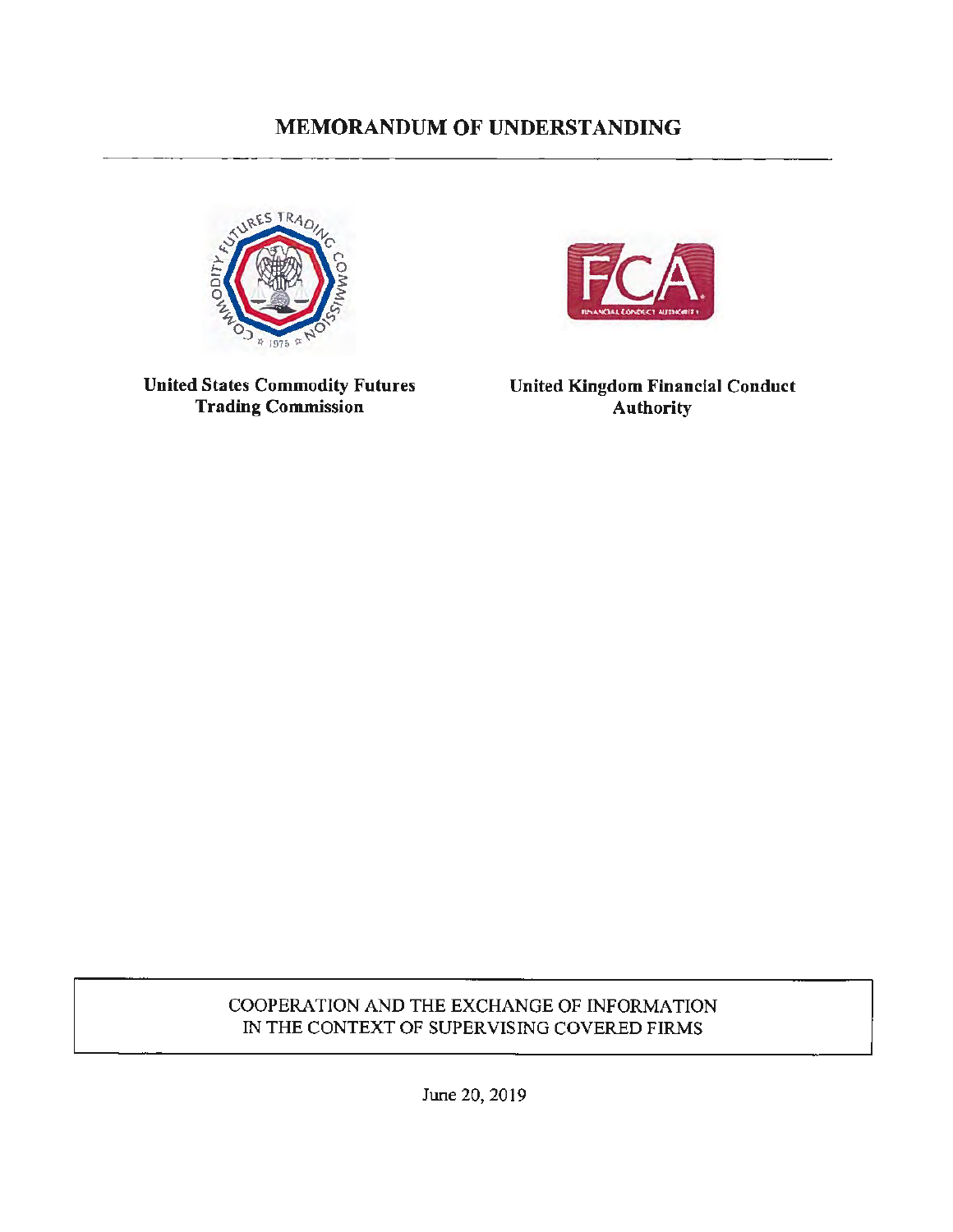#### **MEMORANDUM OF UNDERSTANDING CONCERNING COOPERATION AND THE EXCHANGE OF INFORMATION IN THE CONTEXT OF SUPERVISING COVERED FIRMS**

In view of the growing globalization of the world's financial markets and the increase in crossborder operations and activities of regulated entities, the United States Commodity Futures Trading Commission and the Financial Conduct Authority (jointly, the "Authorities") have reached this Memorandum of Understanding ("MOU") regarding cooperation and the exchange of information in the supervision and oversight of certain regulated firms that operate on a cross-border basis in both the United States and the United Kingdom. The Authorities express, through this MOU, their willingness to cooperate with each other in the interest of fulfilling their respective regulatory mandates in the context of supervising firms within the scope of this MOU, particularly in the areas of: protecting customers; fostering the integrity of and maintaining confidence in financial markets; and reducing systemic risk.

### **ARTICLE ONE: DEFINITIONS**

For purposes of this MOU:

- 1. "Authority" means:
	- a. In the United States, the Commodity Futures Trading Commission ("CFTC"); or
	- b. In the United Kingdom, the Financial Conduct Authority ("FCA").
- 2. "Requesting Authority" means an Authority making a request under this MOU.
- 3. "Requested Authority" means the Authority to whom a request is made under this MOU.
- 4. "Covered Firm" means an entity physically located in either the United States or United Kingdom that satisfies all of the following criteria:
	- a. A swap dealer ("SD") or major swap participant ("MSP") that is, or that has applied to be, registered as such under the Commodity Exchange Act ("CEA"); and
	- b. An entity referred to in Article 2(8) of Regulation (EU) No. 648/2012 of the European Parliament and of the Council of 4 July 2012 on OTC derivatives, central counterparties and trade repositories ("EMIR") (as amended by The Over the Counter Derivatives, Central Counterparties and Trade Repositories (Amendment, etc., and Transitional Provision) (EU Exit) Regulations 2018, The Trade Repositories (Amendment and Transitional Provision) (EU Exit) Regulations 2018, and The Central Counterparties (Amendment, etc., and Transitional Provision) (EU Exit) Regulations 2018 (collectively, "Regulations 2018")) that has been authorised by the FCA in accordance with the UK Financial Services and Markets Act 2000 ("FSMA") and the Financial Services and Markets Act 2000 (Regulated Activities) Order 2001 and that is regulated and supervised by the FCA ("AE") or an entity that has applied for authorisation by the FCA and would, upon its authorisation by the FCA, be such an AE.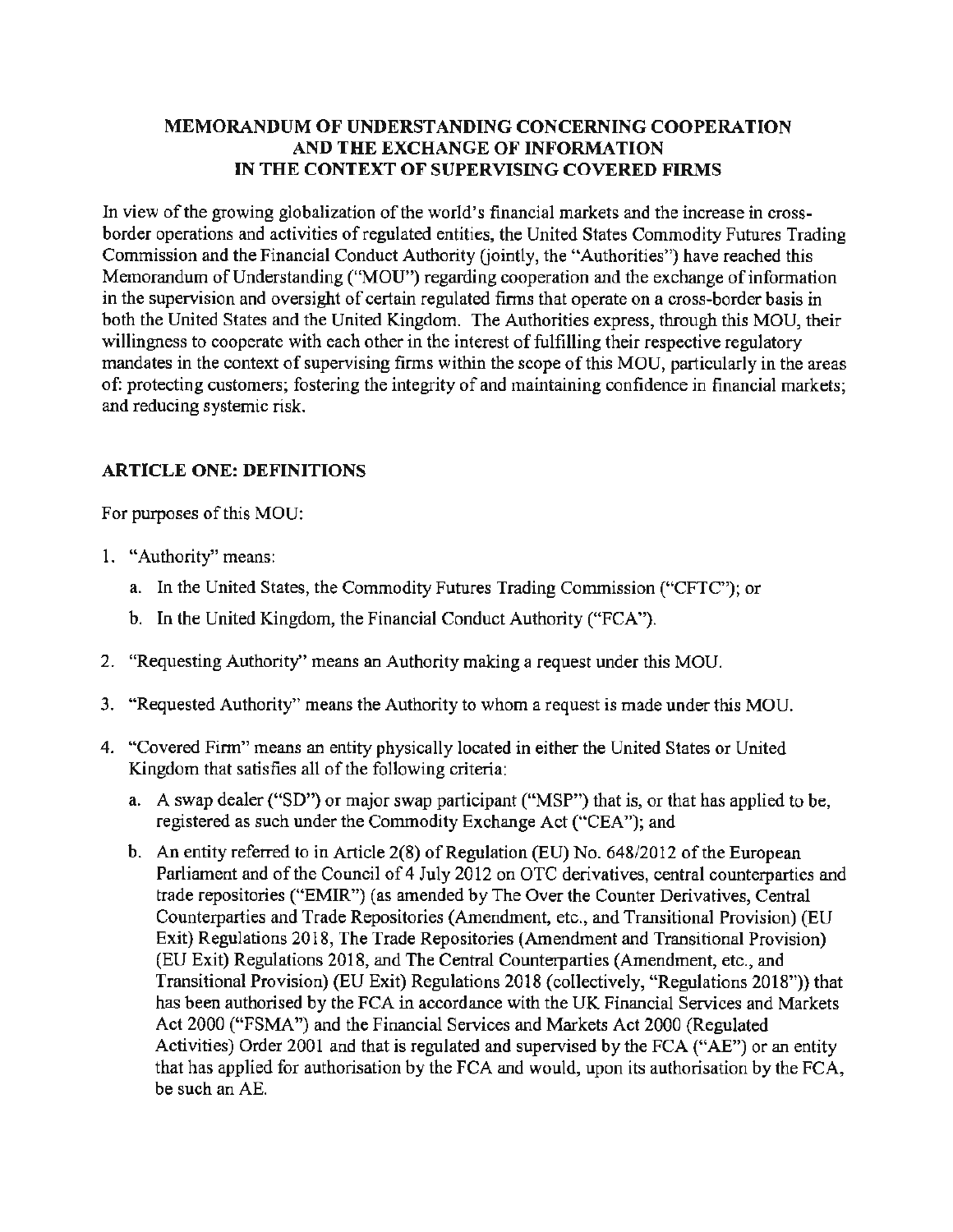- 5. "Covered Matters" means all derivatives-related activities and conduct of a Covered Firm that are governed by U.S. Laws and Regulations with respect to the CFTC or UK Laws and Regulations with respect to the FCA.
- 6. "U.S. Laws and Regulations" means the requirements relating to the activities and conduct of SDs and MSPs under the CEA, Dodd-Frank Wall Street Reform and Consumer Protection Act, CFTC regulations, and other relevant requirements in the United States.
- 7. "UK Laws and Regulations" means the requirements relating to AEs carrying out derivatives activities under EMIR (as amended by Regulations 2018), any technical standards originally made or adopted under EMIR which are "retained direct EU legislation" ( as defined in the European Union (Withdrawal) Act 2018) in the United Kingdom and any technical standards made under EMIR ( as amended by Regulations 2018) on or after the date EU legislation ceases *to* have direct effect in the United Kingdom, the UK Financial Services and Markets Act 2000 (Over the Counter Derivatives, Central Counterparties and Trade Repositories) Regulations 2013, FSMA, other relevant regulations made pursuant to FSMA, and other relevant requirements in the United Kingdom.
- 8. "Laws and Regulations" means the U.S. Laws and Regulations with respect to the CFTC and the UK Laws and Regulations with respect to the FCA.
- 9. "Person" means a natural person, unincorporated association, partnership, trust, investment company, or corporation, and may be a Covered Firm.
- 10. "Books and Records" means documents, electronic media, and books and records within the possession, custody, and control of, and other information about, a Covered Firm.
- 11. "On-Site Visit" means any regulatory visit to the premises of a Covered Firm for the purposes of ongoing supervision and oversight in relation to its Covered Matters, including the inspection of Books and Records.
- 12. "Local Authority" means the Authority in whose jurisdiction a Covered Firm that is the subject of an On-Site Visit is physically located.
- 13. "Visiting Authority" means the Authority conducting an On-Site Visit.
- 14. "Emergency Situation" means the occurrence of an event that could materially impair the financial or operational condition of a Covered Finn.
- 15. "Governmental Entity" means:
	- a. If the Requesting Authority is the CFTC, the U.S. Department of the Treasury or the U.S. Board of Governors of the Federal Reserve System; and
	- b. If the Requesting Authority is the FCA, the Bank of England ("BOE") or Her Majesty's Treasury ("HM Treasury").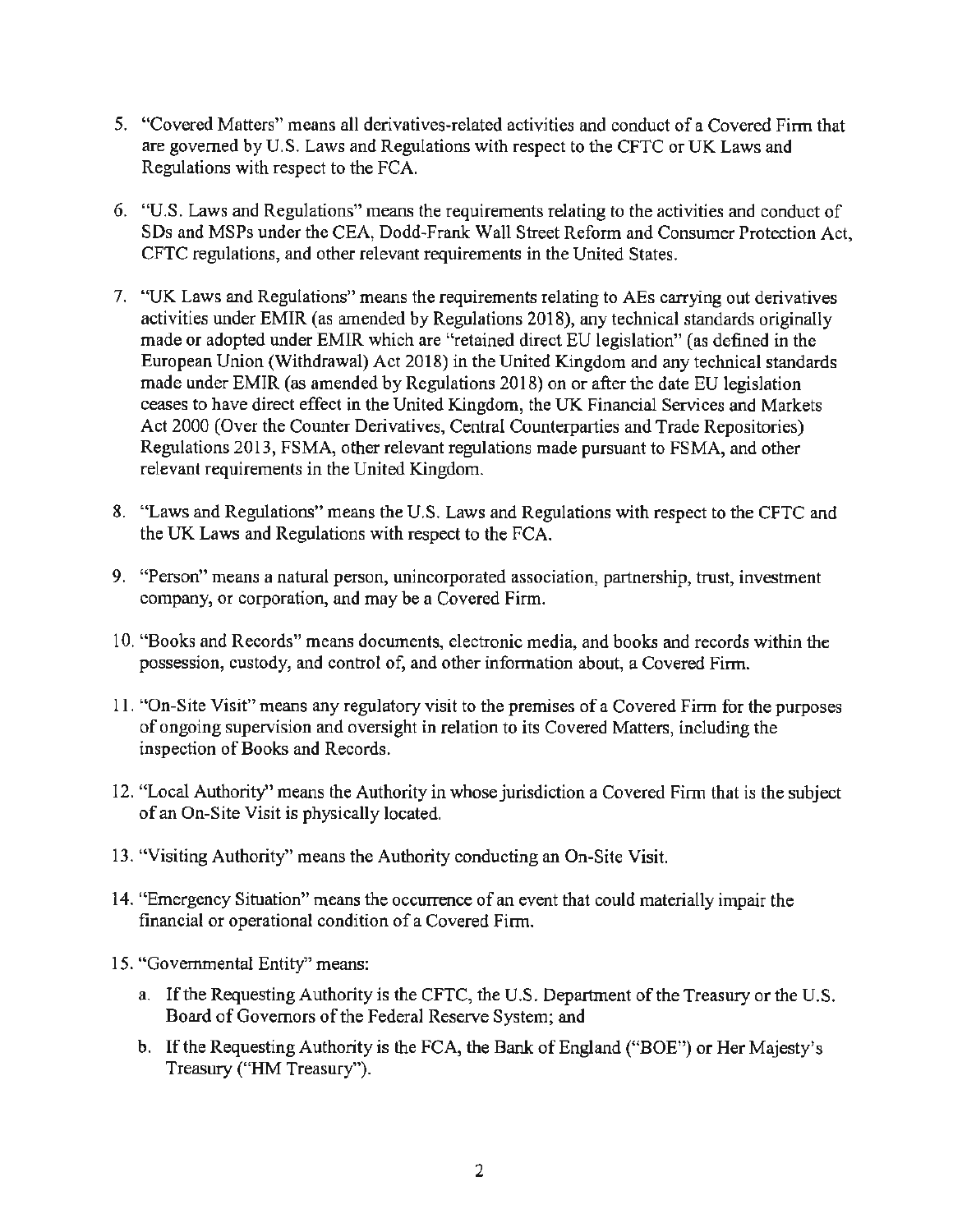#### **ARTICLE TWO: GENERAL PROVISIONS**

- 16. This MOU is a statement of intent to consult, cooperate, and exchange information in connection with the supervision and oversight of Covered Firms with respect to their Covered Matters. The cooperation and information sharing arrangements under this MOU should be interpreted and implemented in a manner that is permitted by, and consistent with, the legal requirements applicable to each Authority. With respect to cooperation pursuant to this MOU, the Authorities consider that there are no domestic secrecy or blocking laws or regulations which would adversely affect or hinder the ordinary operation of this MOU. The Authorities anticipate that cooperation primarily will be achieved through ongoing informal consultations, supplemented as needed by more formal cooperation, including through mutual assistance in obtaining information related to Covered Firms with respect to their Covered Matters. The provisions of this MOU are intended to support both informal consultations and formal cooperation, as well as to facilitate the written exchange of non-public information in accordance with applicable laws.
- 17. This MOU does not create any legally binding obligations, confer any rights, or supersede domestic laws. This MOU does not confer upon any Person the right or ability directly or indirectly to obtain, suppress, or exclude any information or to challenge the execution of a request for assistance under this MOU.
- 18. This MOU is not intended to:
	- a. Limit or condition the discretion of an Authority in any way in the discharge of its regulatory responsibilities pursuant to Laws and Regulations;
	- b. Prejudice the individual responsibilities or autonomy of any Authority; or
	- c. Limit an Authority to taking solely those measures described herein in fulfillment of its supervisory functions, or preclude Authorities from sharing information or documents with respect to Persons that are not Covered Firms but may be subject to regulatory requirements under laws and regulations in the United States and in the United Kingdom.

In particular, this MOU does not affect any right of any Authority to communicate with, conduct an On-Site Visit of (subject to the procedures described in Article Five), or obtain information or documents from any Person subject to its jurisdiction that is physically located **in** the jurisdiction of another Authority.

- 19. This MOU is intended to complement but does not alter the terms and conditions of existing arrangements, including:
	- a. The *Memorandum of Understanding on Exchange of Information* between the United States Securities and Exchange Commission ("SEC") and, as successor in interest, the FCA in Matters Relating to Securities and between the CFTC and, as successor in interest, the FCA in Matters Relating to Futures (September 23, 1986) ("1986 MOU");
	- b. The *Financial Information Sharing Memorandum of Understanding* between the CFTC and U.S. self-regulatory organizations and, as successor in interest, the FCA and U.K. selfregulatory organizations (September 1, 1988) and Addendum (May 15, 1989);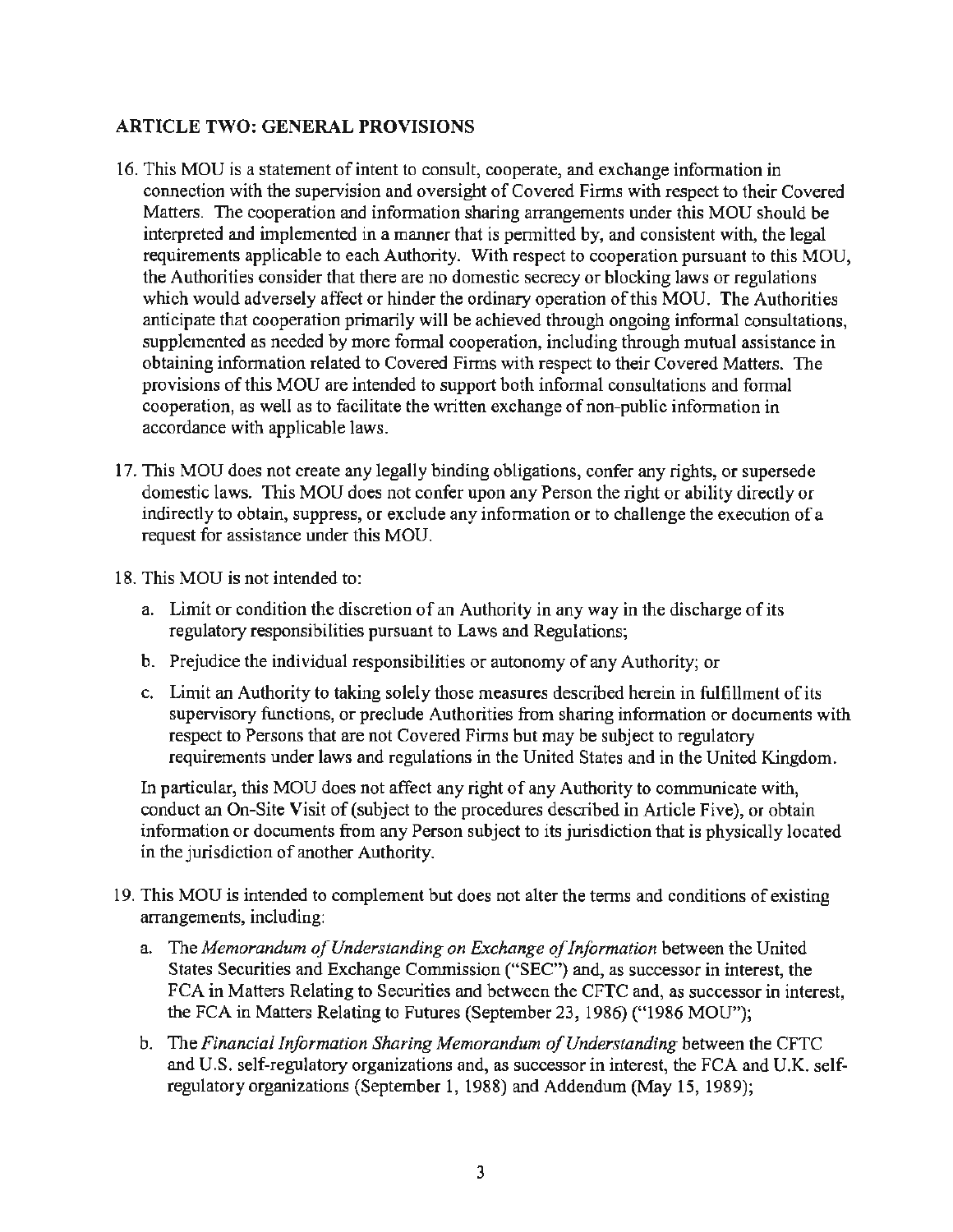- c. The *Memorandum of Understanding on Mutual Assistance and the Exchange of Information* between the SEC and CFTC and, as successors in interest, the FCA and BOE (September 25, 1991), amended to include HM Treasury (May 9, 1994) ("1991 MOU");
- d. The *Memorandum of Understanding* between **the** SEC and CFTC and, as successors in interest, the FCA and BOE (October 28, 1997);
- e. The *Declaration on Cooperation and Supervision of International Futures Markets and Clearing Organizations* (as amended March 1998), to which the CFTC and, as successor in interest, FCA are signatories;
- f The *Arrangement on Warehouse Information* between the CFTC and, as successors in interest, the FCA and BOE (May 17, 2000);
- g. The *Memorandum of Understanding Concerning Consultation, Cooperation and the Exchange of Information Related to Market Oversight* between the CFTC and, as successors in interest, the FCA and BOE (November 17, 2006);
- h. The *]OSCO Multilateral Memorandum of Understanding Concerning Consultation and Cooperation and the Exchange of Information* (revised May 2012) ("IOSCO MMOU") and the *]OSCO Enhanced Multilateral Memorandum of Understanding Concerning Consultation and Cooperation and the Exchange of Information* (Appendix A.2, May 4, 2018) ("IOSCO EMMOU"), to which the Authorities are signatories, which covers primarily information sharing in the context of enforcement matters;
- 1. The *Mo U concerning consultation, cooperation and the exchange of information related to the supervision of covered entities in the alternative investment fund industry between the* CFTC and the FCA (June 20, 2019);
- J. The *LCH Ltd Framework Arrangement among Crisis Management Group Members* to which the Authorities are signatories (September 6, 2017); and
- k. The *Cooperation Arrangement on Financial Technology Innovation* to which the Authorities are signatories (February 19, 2018).

This MOU supersedes the *Memorandum of Understanding Concerning Cooperation and the Exchange of Information in the Context of Supervising Covered Firms* signed by the Authorities on October 6, 2016.

20. To facilitate cooperation under this MOU, the Authorities hereby designate contact persons as set forth in Appendix A, which may be amended from time to time by an Authority transmitting revised contact information in writing to the other Authority.

#### **ARTICLE THREE: SCOPE OF SUPERVISORY CONSULTATION, COOPERATION, AND EXCHANGE OF INFORMATION**

#### **General**

21. The Authorities recognize the importance of close communication concerning Covered Firms and intend to consult regularly, as appropriate, regarding: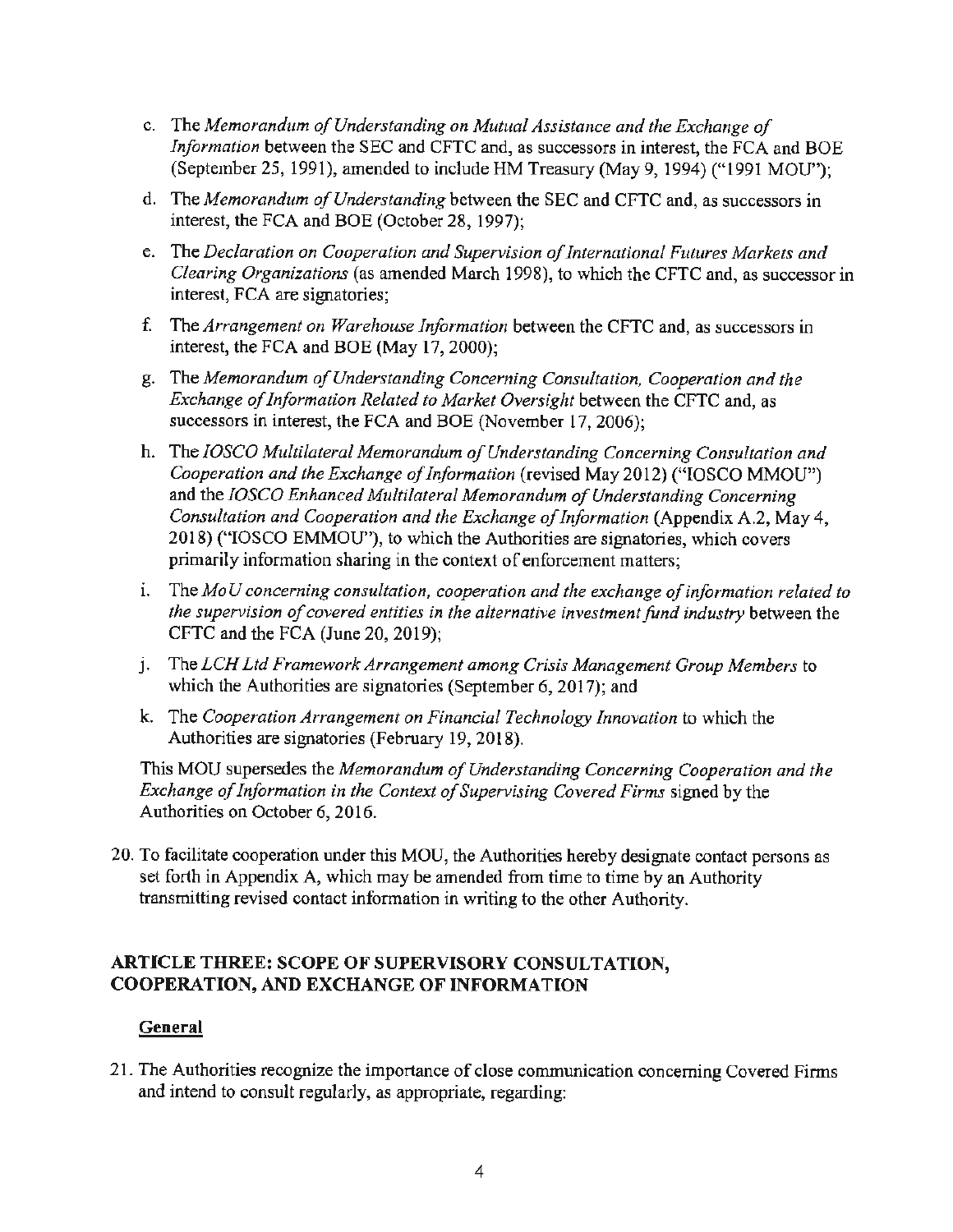- a. General supervisory issues, including regulatory, oversight, or other related developments;
- b. Issues relevant to the operations and regulation of Covered Finns with respect to their Covered Matters; and
- c. Any other areas of mutual supervisory interest.
- 22. The Authorities recognize in particular the importance of close cooperation in the event that a Covered Finn, particularly one whose failure likely would be systemically important to an Authority, experiences, or is threatened by, a potential financial crisis or other Emergency Situation.
- 23. Cooperation will be most useful in, but is not limited to, the following circumstances where issues of common regulatory concern may arise;
	- a. The initial application for registration as an SD or MSP by a Covered Firm that is an AE supervised by the FCA, or the initial application to the FCA for authorization by a Covered Firm that is an SD or MSP supervised by the CFTC:
	- b. The ongoing supervision and oversight of a Covered Firm with respect to its Covered Matters, including compliance with Laws and Regulations in either jurisdiction; and
	- c. Regulatory or supervisory actions or approvals taken in relation to a Covered Firm by the CFTC or the FCA that may materially impact the operations of the entity with respect to its Covered Matters in the jurisdiction of the other Authority.

#### **Event-Triggered Notification**

- 24. As appropriate in the particular circumstances and with respect to Covered Matters, the relevant Authority will endeavor to inform the other Authority promptly, and where practicable in advance, of:
	- a. Pending regulatory changes that may have a material impact on the operations, reputation, rules, or procedures of a Covered Firm with respect to its Covered Matters;
	- b. Any material event of which the Authority is aware that could impact the financial or operational stability of a Covered Firm. Such events include the failure of the Covered Firm to satisfy any of its requirements for continued registration as an SD or MSP, or continued authorization as an AE, where that failure could have an adverse effect in the jurisdiction of the other Authority, as well as any known material change in the ownership, operating environment, operations, financial resources, management, or systems and controls of a Covered Finn; and
	- c. Enforcement actions or sanctions or significant regulatory actions, including **the**  revocation, suspension, or modification of registration or authorization, concerning a Covered Firm and/or any individual involved in the Covered Matters of a Covered Firm.
- 25. The determination of what constitutes "materially impact" for purposes of Paragraph 23 or "material impact", "material event", "impact", "adverse effect", "material change", "enforcement actions or sanctions", or "significant regulatory actions" for purposes of Paragraph 24 shall be left to the reasonable discretion of the relevant Authority that determines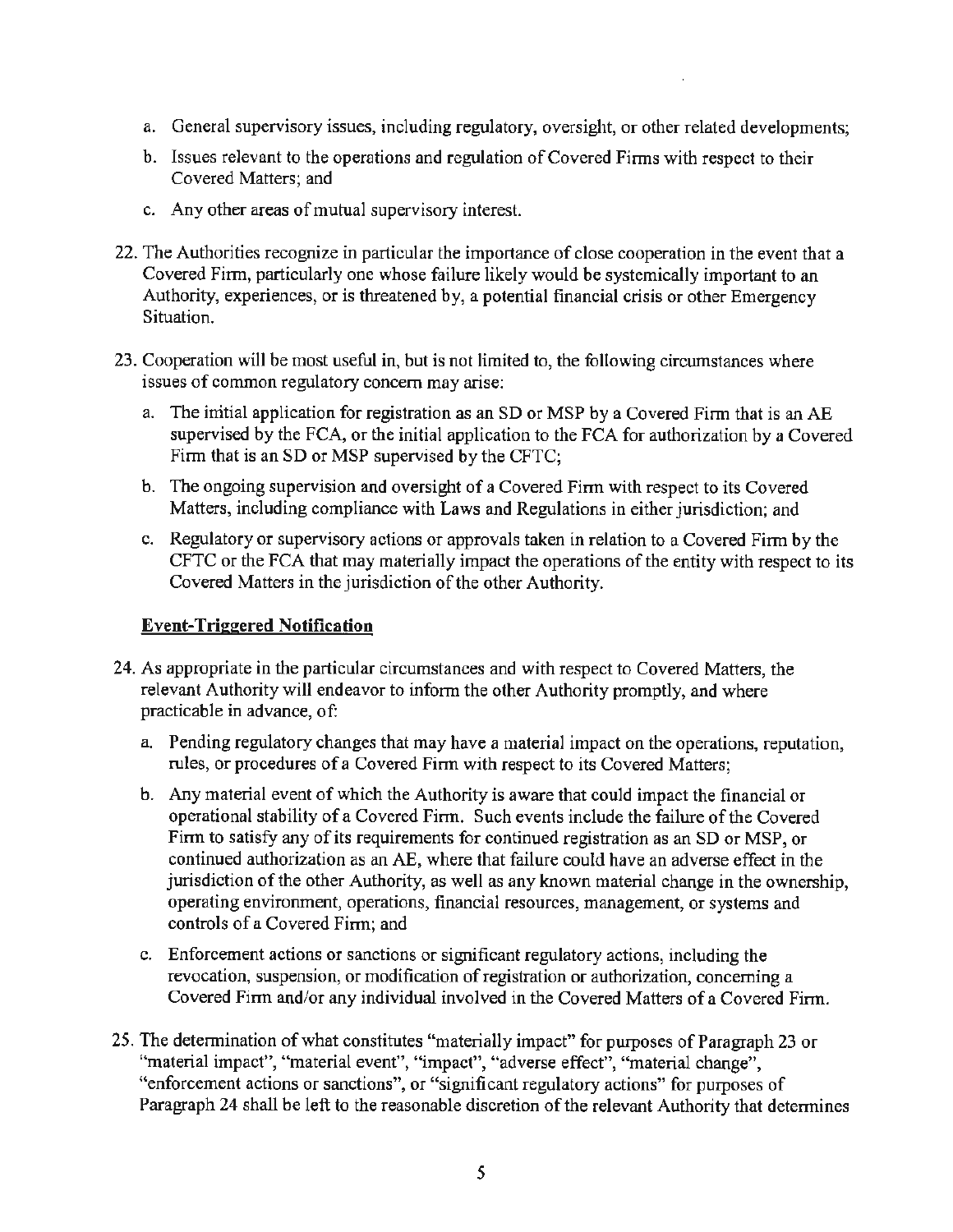to notify the other Authority.

#### **Request-Based Information Sharing**

- 26. To the extent appropriate to supplement informal consultations, upon written request, the Requested Authority intends to provide the Requesting Authority the fullest possible cooperation subject to the terms in this MOU in assisting the Requesting Authority's supervision and oversight of Covered Firms with respect to Covered Matters, including assistance in obtaining and interpreting information that is relevant to ensuring compliance with the Laws and Regulations of the Requesting Authority and that is not reasonably otherwise available to the Requesting Authority. Such requests shall be made pursuant to Article Four of this MOU, and the Authorities anticipate that such requests will be made in a manner that is consistent with the goal of minimizing administrative burdens.
- 27. The information covered by Paragraph 26 includes:
	- a. Information relevant to the financial and operational condition of a Covered Firm, including, for example, financial resources, risk management, and internal control procedures;
	- b. Relevant regulatory information and filings that a Covered Firm is required to submit to an Authority including, for example, interim and annual financial statements and early warning notices; and
	- c. Regulatory reports prepared by an Authority, including, for example, examination reports, findings, or information contained in such reports regarding Covered Firms.

### **Periodic Meetings**

28. Representatives of the Authorities intend to meet periodically, as appropriate, to update each other on their respective functions and regulatory oversight programs and to discuss issues of common interest relating to the supervision of Covered Firms, including: contingency planning and crisis management, systemic risk concerns, the adequacy of existing cooperative arrangements, and the possible improvement of cooperation and coordination between the Authorities. Such meetings may be conducted by conference call or on a face-to-face basis, as appropriate.

# **ARTICLE FOUR: EXECUTION OF REQUESTS FOR INFORMATION**

- 29. To the extent possible, a request for information pursuant to Article Three should be made in writing (which may be transmitted electronically), and addressed to the relevant contact person(s) identified in Appendix A. A request generally should specify the following:
	- a. The information sought by the Requesting Authority;
	- b. A general description of the matter that is the subject of the request;
	- c. The purpose for which the information is sought; and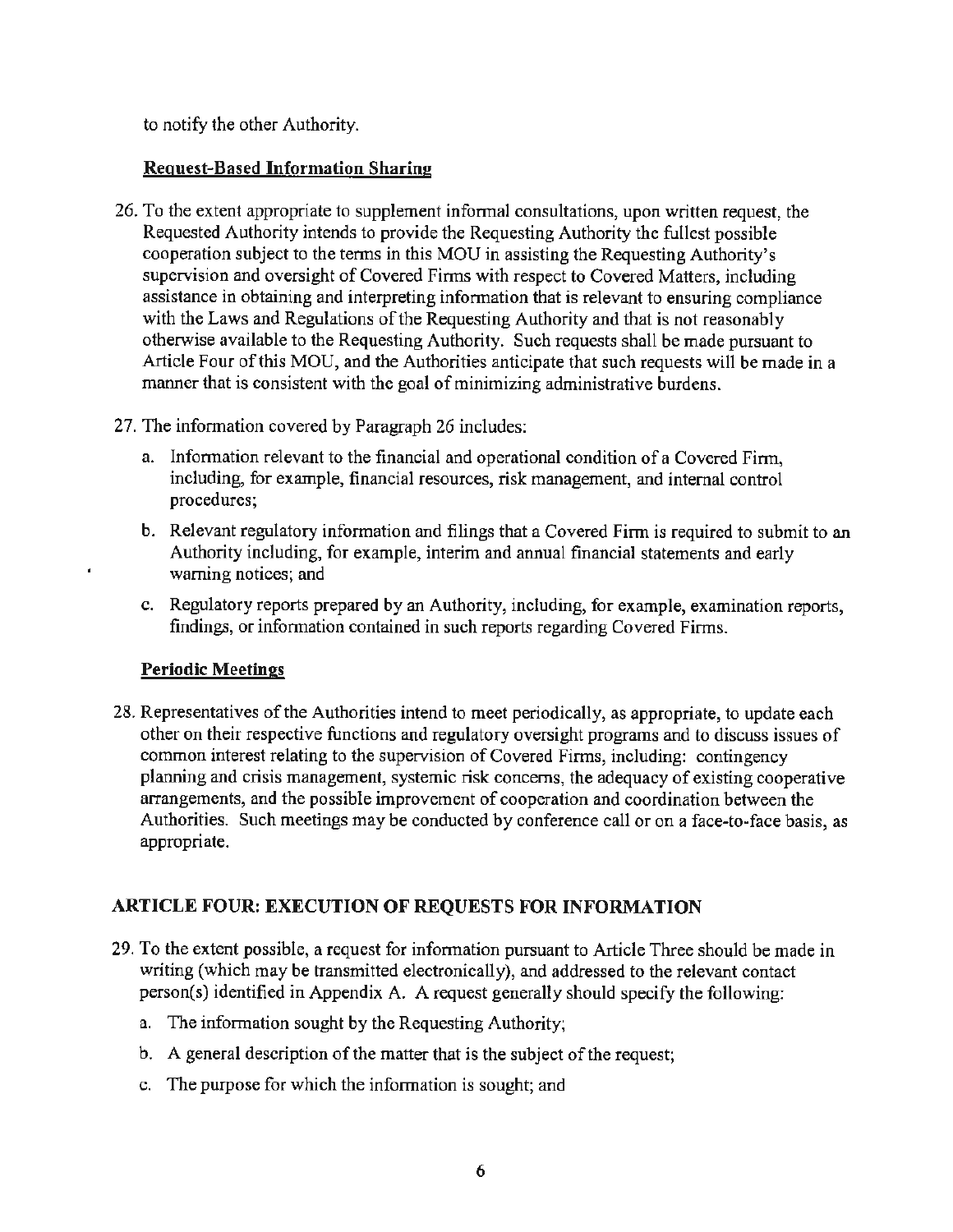d. The desired time period for reply and, where appropriate, the urgency thereof.

Infonnation in response to the request, as well as any subsequent communication among Authorities, may be transmitted electronically. Any electronic transmission should use means that are appropriately secure in light of the confidentiality of the information being transmitted.

30. In an Emergency Situation, the Authorities will endeavor to notify each other as soon as possible of the Emergency Situation and will communicate information as appropriate in the particular circumstances, taking into account all relevant factors, including the status of efforts to address the Emergency Situation. During an Emergency Situation, requests for information may be made in any form, including orally, provided such communication is confirmed in writing as promptly as possible following such notification.

#### **ARTICLE FIVE: ON-SITE VISITS**

- 31. In fulfilling their respective supervision and oversight responsibilities and to ensure compliance with respective Laws and Regulations in connection with Covered Matters of Covered Firms, the CFTC may need to conduct On-Site Visits to a Covered Firm located in the United Kingdom, and the FCA may need to conduct On-Site Visits to a Covered Firm located in the United States. Each Authority will consult and work collaboratively with the other Authority in conducting an On-Site Visit.
- 32. An On-Site Visit by an Authority will be conducted in accordance with the following procedure:
	- a. The Visiting Authority will provide advance notice to the Local Authority of its intent to conduct an On-Site Visit and the intended timeframe for, and the scope of, the On-Site Visit. Other than in exceptional circumstances, the Visiting Authority will notify the Local Authority prior to notifying the Covered Firm.
	- b. The Local Authority will share any relevant reports, or information contained therein, related to examinations it may have undertaken of the Covered Firm.
	- c. The Authorities intend to assist each other regarding On-Site Visits, including providing information that is available prior to the On-Site Visit; cooperating and consulting in reviewing, interpreting, and analyzing the contents of public and non-public Books and Records; and obtaining information from directors and senior management of a Covered Finn.
	- d. The Authorities will consult with each other, and the Local Authority may in its discretion accompany or assist the Visiting Authority during the On-Site Visit, or the Authorities may conduct joint On-Site Visits where appropriate.
	- e. The Authorities will communicate with each other as soon as practicable following completion of an On-Site Visit. The Visiting Authority will communicate any major issues to the Local Authority that may impact negatively on a Covered Firm.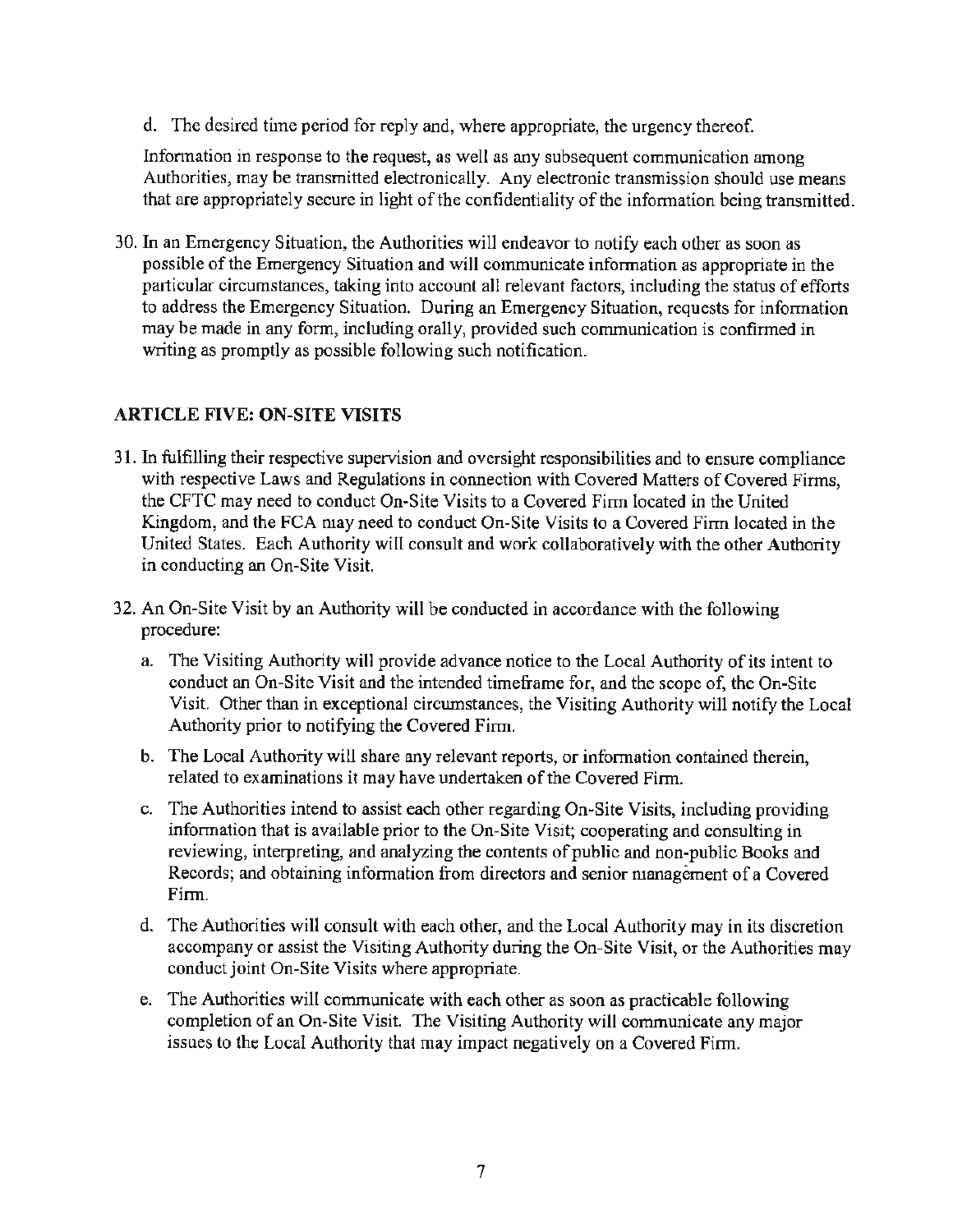#### **ARTICLE SIX: PERMISSIBLE USES OF INFORMATION**

- 33. The Requesting Authority may use non-public information obtained under this MOU solely for the supervision and oversight of Covered Finns and to ensure compliance with the Laws and Regulations of the Requesting Authority with respect to Covered Matters.
- 34. The Authorities recognize that, while this MOU is not intended to gather information for enforcement purposes, subsequently an Authority may want to use the non-public information provided pursuant to this MOU for enforcement purposes under its Laws and Regulations. In cases where a Requesting Authority seeks to use non-public information obtained pursuant to this MOU for enforcement purposes, including in conducting investigations or taking enforcement action, treatment of the non-public information will be in accordance with the use and confidentiality provisions of the IOSCO MMOU, IOSCO EMMOU, and the 1986 and 1991 MOUs.
- 35. Before using non-public information furnished under this MOU for any purpose other than those stated in Paragraphs 33 and 34, the Requesting Authority must first consult with and obtain the written consent of the Requested Authority for the intended use. If consent is denied by the Requested Authority, the Requesting and Requested Authorities will consult to discuss the reasons for withholding approval of such use and the circumstances, if any, under which the intended use by the Requesting Authority might be allowed.
- 36. If an Authority ("Receiving Authority'') receives, via a party that is not a signatory to this MOU, non-public information originally provided by the other Authority ("Disclosing Authority") that is related to the Disclosing Authority's supervision and oversight of a Covered Firm with respect to its Covered Matters, the Receiving Authority will use and treat the information in accordance with the terms of this MOU.
- 37. Where non-public information is provided to a Requesting Authority in response to an information-sharing request pursuant to Article Four of this MOU or as described in Paragraph 32(e), the restrictions in this MOU apply to the use and onward sharing of the information by that Requesting Authority. However, the restrictions in this MOU do not apply to an Authority's use or onward sharing of information that it obtains directly from a Covered Firm.

### **ARTICLE SEVEN: CONFIDENTIALITY OF INFORMATION AND ONWARD SHARING**

- 38. Except as provided in Paragraphs 39-41, each Authority will keep confidential, to the extent permitted by law, non-public information shared under this MOU, requests made under this MOU, the contents of such requests, and any other matters arising under this MOU.
- 39. As required by law, it may become necessary for a Requesting Authority to share non-public information obtained under this MOU with a Governmental Entity in its jurisdiction. In these circumstances and to the extent permitted by law:
	- a. The Requesting Authority intends to notify the Requested Authority; and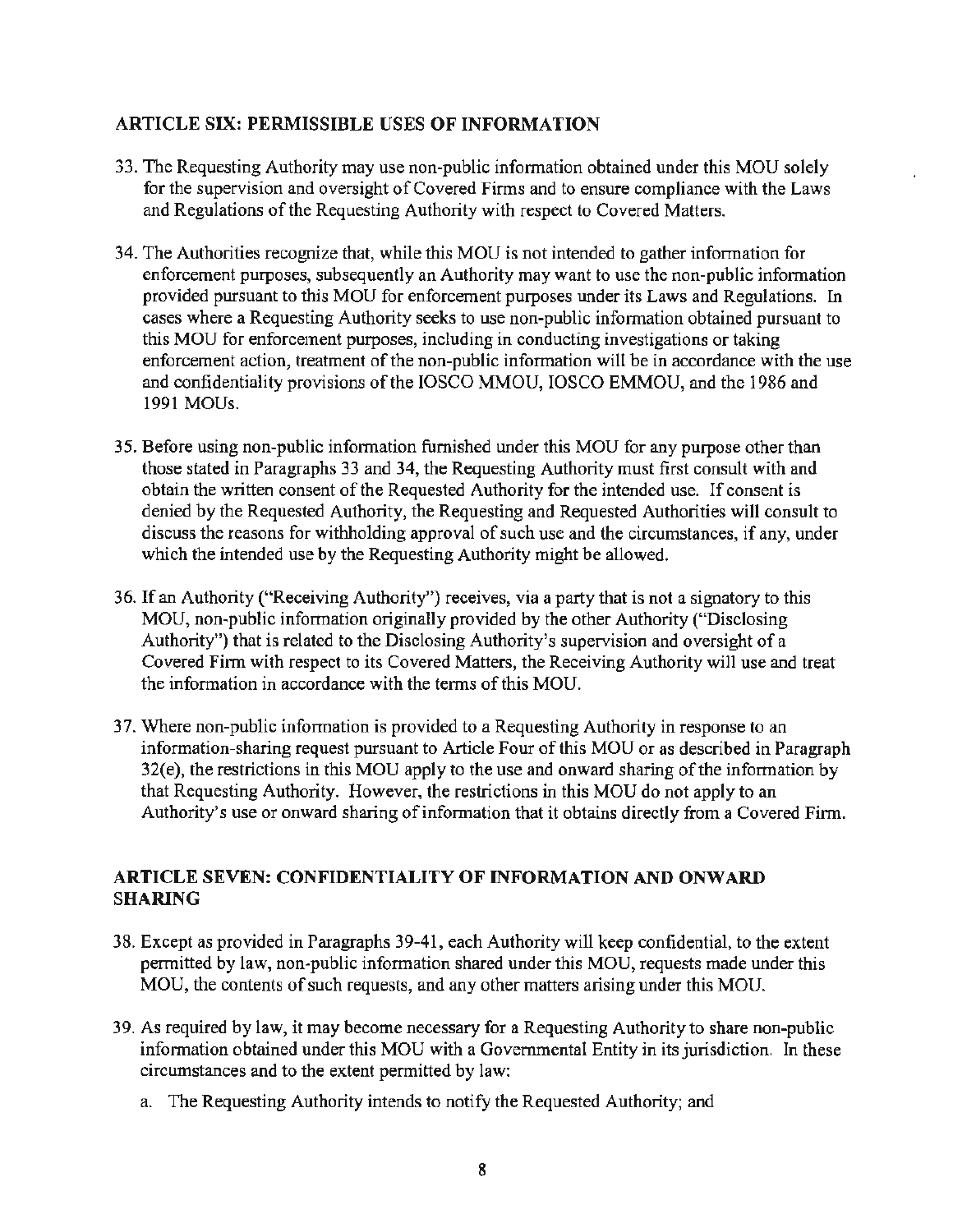- b. Prior to the Requesting Authority sharing the non-public information, the Requesting Authority will provide adequate assurances to the Requested Authority concerning the Governmental Entity's use and confidential treatment of the information, including, as necessary, assurances that:
	- i. The Governmental Entity has confirmed that it requires the information for a purpose within the scope of its jurisdiction; and
	- ii. The information will not be shared by the Governmental Entity with other parties without getting the prior written consent of the Requested Authority.
- 40. Except as provided in Paragraphs 39 and 41, the Requesting Authority must obtain the prior written consent of the Requested Authority before sharing non-public information received under this MOU with any non-signatory to this MOU. The Requested Authority will take into account the level of urgency of the request and respond in a timely manner. During an Emergency Situation, consent may be obtained in any form, including orally, provided such communication is confirmed in writing as promptly as possible following such notification. If consent is denied by the Requested Authority, the Requesting and Requested Authorities will consult to discuss the reasons for withholding approval of such disclosure and the circumstances, if any, under which the intended disclosure by the Requesting Authority might be allowed.
- 41. To the extent possible, the Requesting Authority intends to notify the Requested Authority of any legally enforceable demand for non-public information furnished under this MOU. When complying with the demand, the Requesting Authority intends to assert all appropriate legal exemptions or privileges with respect to such information as may be available.
- 42. The Authorities intend that the sharing or disclosure of non-public information, including deliberative and consultative materials, such as written analysis, opinions, or recommendations relating to non-public information that is prepared by or on behalf of an Authority, pursuant to the terms of this MOU, will not constitute a waiver of privilege or confidentiality of such nonpublic information.

#### **ARTICLE EIGHT: AMENDMENTS**

43. The Authorities will periodically review the functioning and effectiveness of this MOU with a view, *inter alia,* to expanding or altering the scope or operation of this MOU should that be judged necessary. This MOU may be amended with the written consent of the Authorities referred to in Paragraph 1.

#### **ARTICLE NINE: EXECUTION OF MOU**

44. This MOU enters into force on the date European Union legislation ceases to have direct effect in the United Kingdom.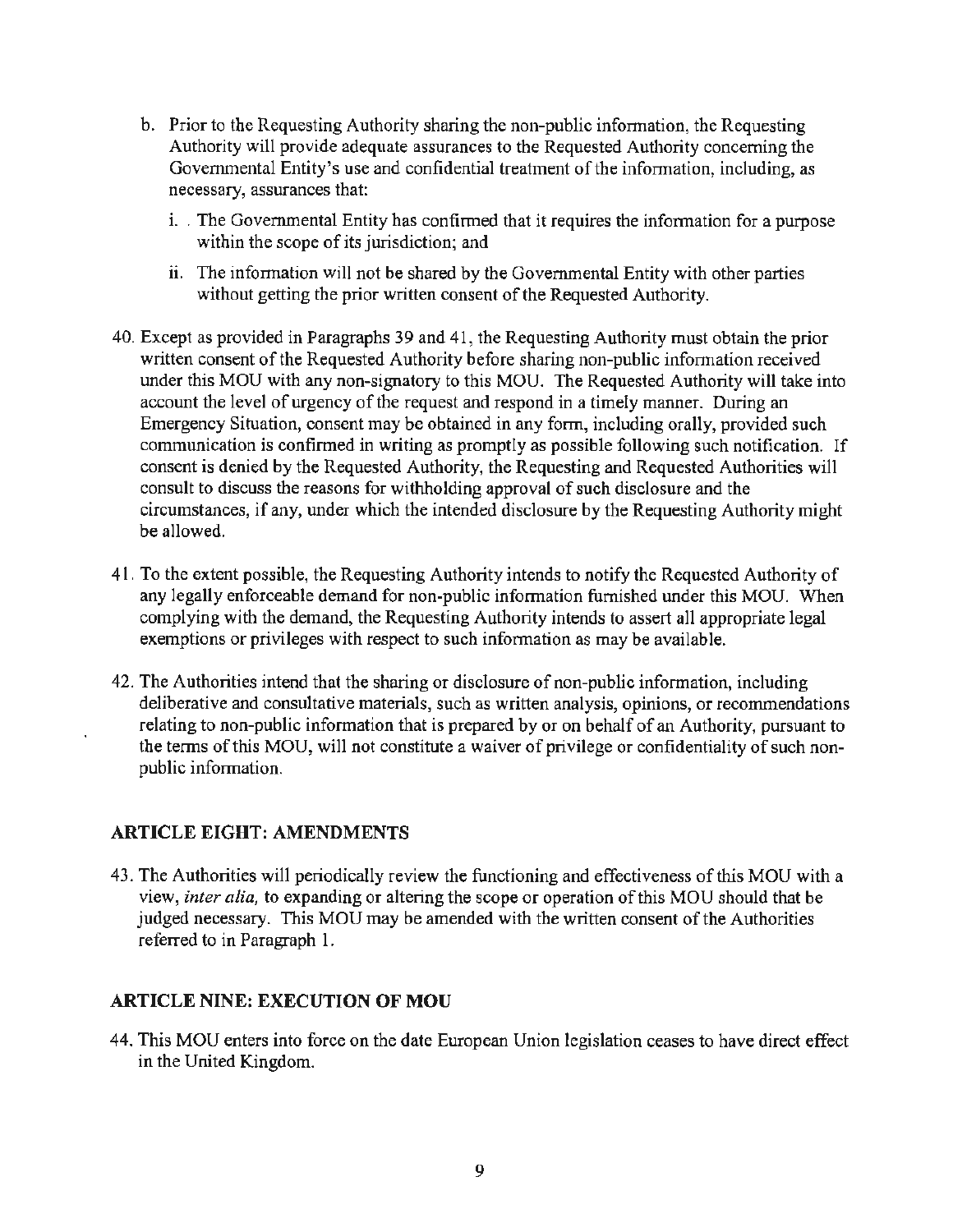#### **ARTICLE TEN: TERMINATION**

45. Cooperation in accordance with this MOU will continue until the expiration of 180 days after an Authority gives written notice to the other Authority of its intention to terminate the MOU. If an Authority gives such notice, the parties will consult concerning the disposition of any pending requests. If an agreement cannot be reached through consultation, cooperation will continue with respect to all requests for assistance that were made under the MOU before the expiration of the 180-day period until all requests are fulfilled or the Requesting Authority withdraws such request(s) for assistance. In the event of termination of this MOU, infonnation obtained under this MOU will continue to be treated in the manner prescribed under Articles Six and Seven.

Signed in duplicate.

J. Christopher Ghancarlo Chairman  $\psi$ .S. Commodity Futures Trading Commission Financial Conduct Authority

Andrew Bailey Chief Executive